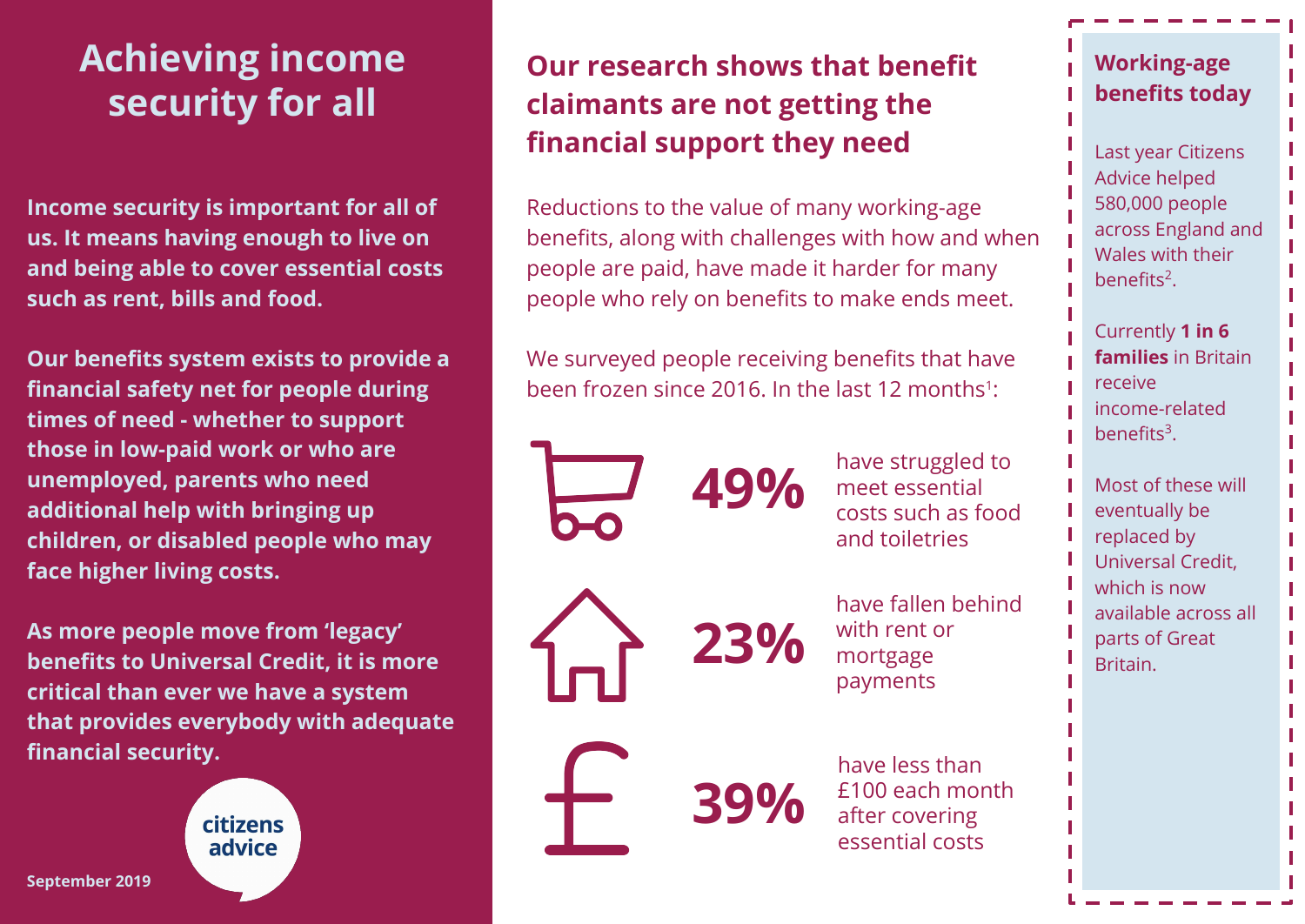#### **The benefits freeze**

The benefits system is complex, with differing eligibility and levels of awards depending on incomes or additional costs people may face as a result of personal circumstances.

**Since April 2016, the level of most working-age benefits has been frozen.** Combined with rising prices, this will result in a significant reduction in the value of these benefits by 2020<sup>4</sup>.



Real-terms support through frozen benefits will fall

 $6.5%$ from 2016 to 2020

### **The impact of the benefits freeze on people's budgets**

Getting less income from benefits makes it harder to cover day-to-day costs. Our research shows the very real challenges working-age benefit recipients are facing, with many falling behind on rent and bills or going without essentials. This can prove to be extremely detrimental, leading to debt problems, risks of eviction or being cut off from energy suppliers.

**Figure 1: Financial problems experienced by people claiming frozen working-age benefits in the last 12 months**<sup>5</sup>



*\*All differences are statistically significant*

This lack of financial security is also having an effect on other aspects of people's lives. **Almost 3 in 10 (29%) people claiming frozen benefits say financial worries have affected their mental health**, whilst a similar proportion (27%) say these worries have made them feel lonely or isolated.

#### **Christina's story**\*

Christina is a 21-year-old care-leaver. She lives with Gareth, her one-year-old son. Gareth has epilepsy and other health conditions for which he is undergoing tests. When her partner moved out, she had to make a Universal Credit claim. Along with Child Benefit, she is currently reliant on this for all of her income.

Before claiming Universal Credit she had no debt issues. But the financial strain of her partner leaving and the five-week-wait for her first payment meant she began to borrow money and fall behind on rent and bills, even though she took out an advance payment. Since then, she has faced problems making her money stretch whilst also repaying around £100 a month on her advance.

She has now come to Citizens Advice for help to deal with £1,700 debt, including rent arrears. Along with her baby's medical issues, this financial situation is causing her significant stress.

*\*Names have been changed to protect anonymity*

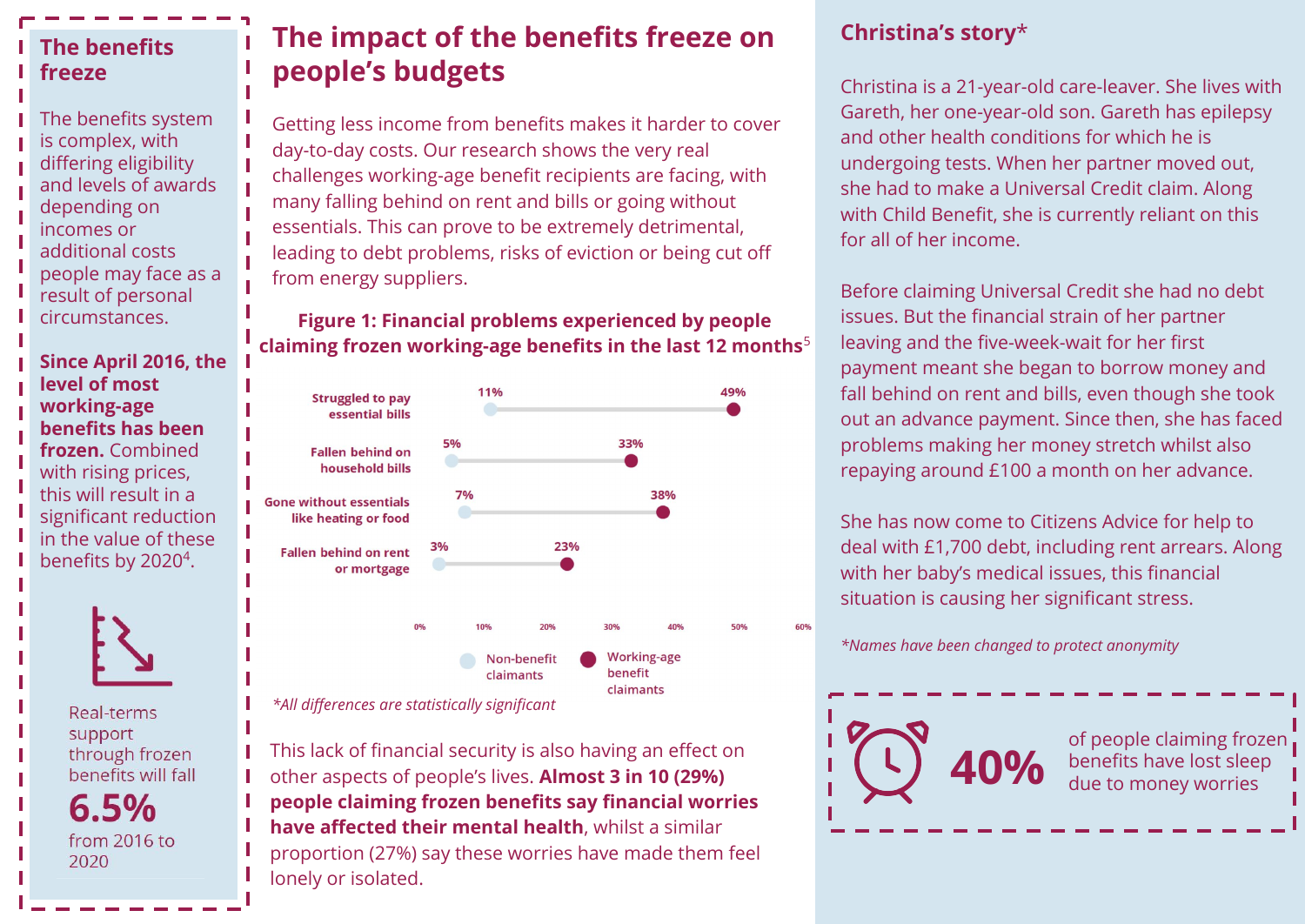### **Support for housing and additional costs**

Along with other changes such as the benefit cap and charges for non-dependents, the benefits freeze has left some people with significant shortfalls in support to pay their rent. This increases the likelihood of people falling into rent arrears. Our research shows that over a fifth of people who rely on benefits for some of their income (23%) have fallen behind on rent or mortgage payments in the last 12 months<sup>6</sup>.

Other groups of benefit claimants may also need additional support to meet specific needs. For instance, parents who may face high childcare costs<sup>7</sup> and disabled people who often have higher living costs<sup>8</sup> and frequently experience additional barriers in and out of work<sup>9</sup>.

However, our evidence indicates that these **additional costs are not currently being met.** People claiming benefits with dependent children or those with an impairment or health condition are more likely to have experienced financial hardship over the last year than other people claiming benefits. **Figure 2**  highlights the problems different groups face in meeting rent payments and covering essentials like food and toiletries.

#### **Figure 2: Financial problems faced in the last 12 months by households claiming benefits living with children or someone with a disability or long term health condition**<sup>10</sup>



*\*All differences are statistically significant*

### **Local Housing Allowance**

Many people on benefits access support to cover housing costs. Local Housing Allowance (LHA) is used to calculate levels of housing support for those in private sector accommodation.

Until 2016, LHA set the maximum that can be paid in housing support based on the bottom 30% of local private sector rents. But since then the LHA has been frozen in most areas and has fallen behind local rents.

п

**In 97% of areas in England,** the amount available through LHA will not cover the current cost of renting a two-bedroom home at the 30th percentile<sup>11</sup>.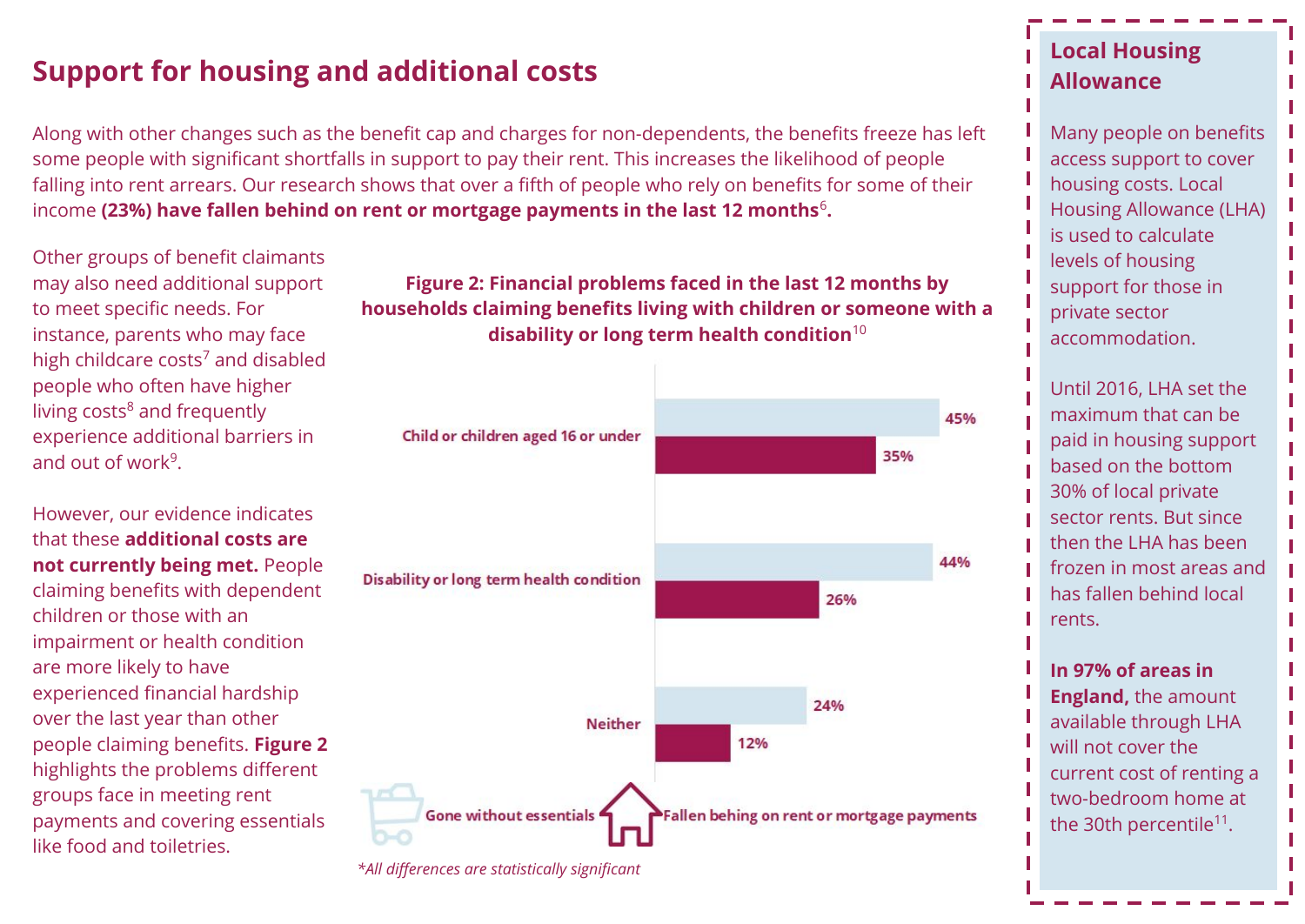### **About Universal Credit**

Universal Credit replaces six income-related 'legacy' benefits with a single monthly payment.

It aims to simplify the benefits system and make sure that work always pays.



Once rolled out

 $7<sub>m</sub>$ households will be on Universal  $Credit^{12}$ 

## **Challenges for Universal Credit claimants**

Our evidence indicates that too many people on Universal Credit are struggling to manage their money. Over half (51%) of people claiming Universal Credit have lost sleep due to money worries<sup>13</sup>.

As Figure 3 shows, people claiming Universal Credit who come to Citizens Advice for help with debt issues are more likely to have **'priority debts'**, such as rent and council tax arrears, than those who are still accessing 'legacy' benefits.

If people don't pay these types of debt, consequences can be severe, including aggressive debt recovery, deductions from benefits and even eviction from their home.

#### **Figure 3: Rent and Council Tax arrears rates for Citizens Advice debt clients claiming benefits**<sup>14</sup>



Whilst we support the principles of Universal Credit, design features of the benefit are creating financial difficulties for many people we support. This includes the **five-week-wait** for the first Universal Credit payment, during which time a person's income for the past month is assessed to determine the level of their award.

Previous research we carried out found that half of the people we help struggle to pay rent or bills during this period. Repayable advances are available to support people during the wait, but claimants who use these are more likely to have to borrow money in other ways to get by<sup>15</sup>.

Monthly Universal Credit payments may not always line up with when wages are received, particularly for those who are paid more frequently. This can result in significant variability of income from month to month, making it much harder to budget. Our latest research found that over the last year:

| 55% of people<br>claiming Universal<br>Credit have gone<br>without essentials<br>such as heating,<br>food and toiletries | 38% of people<br>claiming Universal<br>Credit have fallen<br>behind on rent or<br>mortgage payments |
|--------------------------------------------------------------------------------------------------------------------------|-----------------------------------------------------------------------------------------------------|
| Compared to 37%<br>of those on frozen<br>'legacy' benefits                                                               | Compared to 23%<br>of those on frozen<br>'legacy' benefits <sup>16</sup>                            |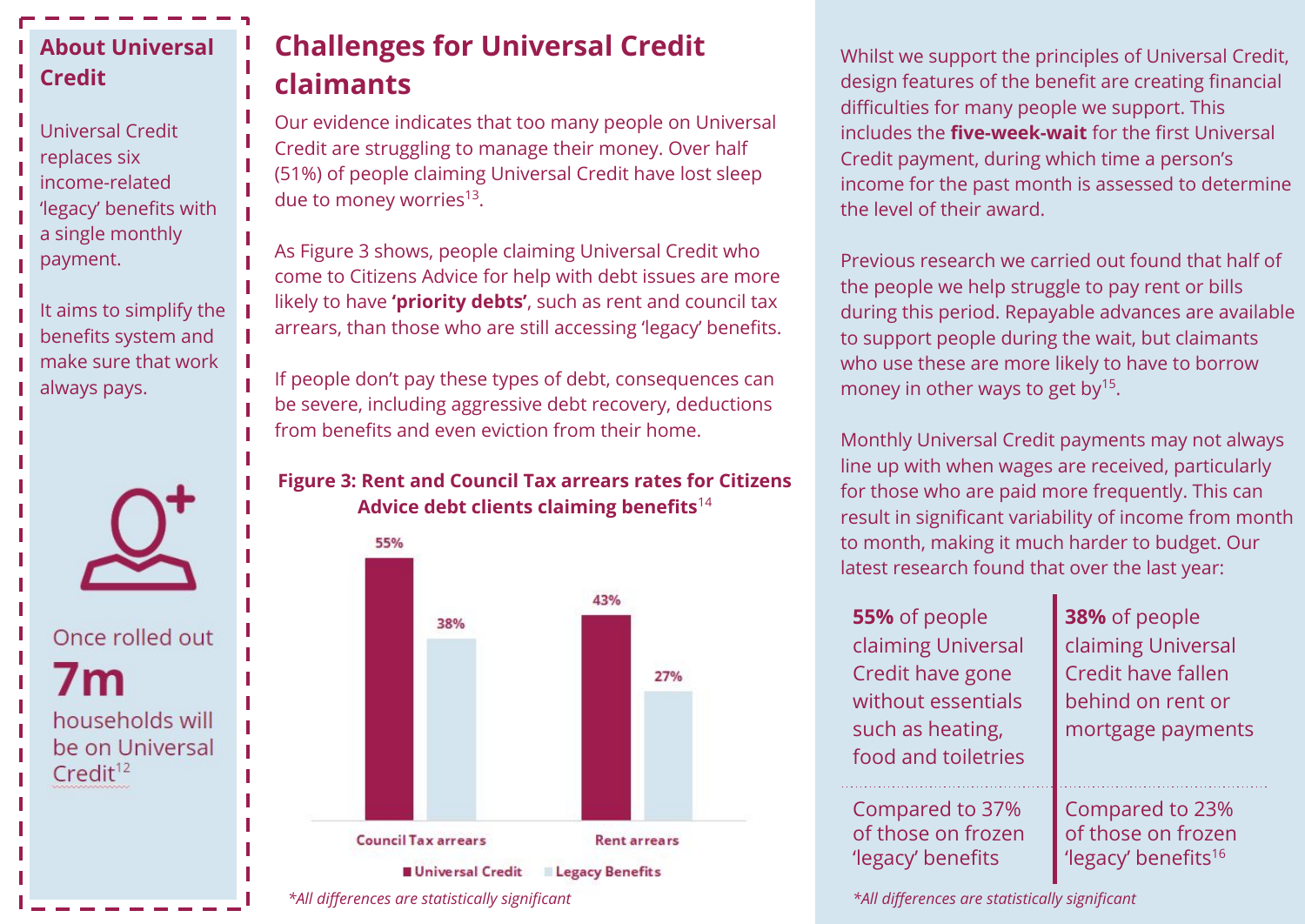# **What needs to change?**

**In order for our benefits system to work for everyone, it's vital that people have enough to live on and are paid in a way which supports them to be financially secure.** 

**This requires both short-term and long-term changes to address benefit levels, as well as greater flexibility with the monthly assessment under Universal Credit.** 



## **Ensure people on benefits have enough to live on**

### **In the short term**

Implement a four year programme to improve the situation for those affected by the benefits freeze, returning to at least 2016 payment levels:

- Uprate the value of frozen benefits by the Consumer Prices Index (CPI) plus 2% for four years.
- Recalculate the Local Housing Allowance to at least the 30th percentile of local rents to re-establish the link with rental prices.

### **In the long-term**

Set out plans to ensure benefit rates provide adequate support to meet the needs of specific groups, including parents with children, and disabled people and people with long-term health conditions.

## **Ensure greater flexibility within Universal Credit**

#### **In the short-term**

Reduce the five-week wait by bringing forward the first non-repayable payment to no later than two weeks into a Universal Credit claim.

### **In the long-term**

Explore more flexible assessment periods and payment cycles under Universal Credit to ensure people are paid in a way which reflects their personal circumstances and **Parables them to budget effectively.**